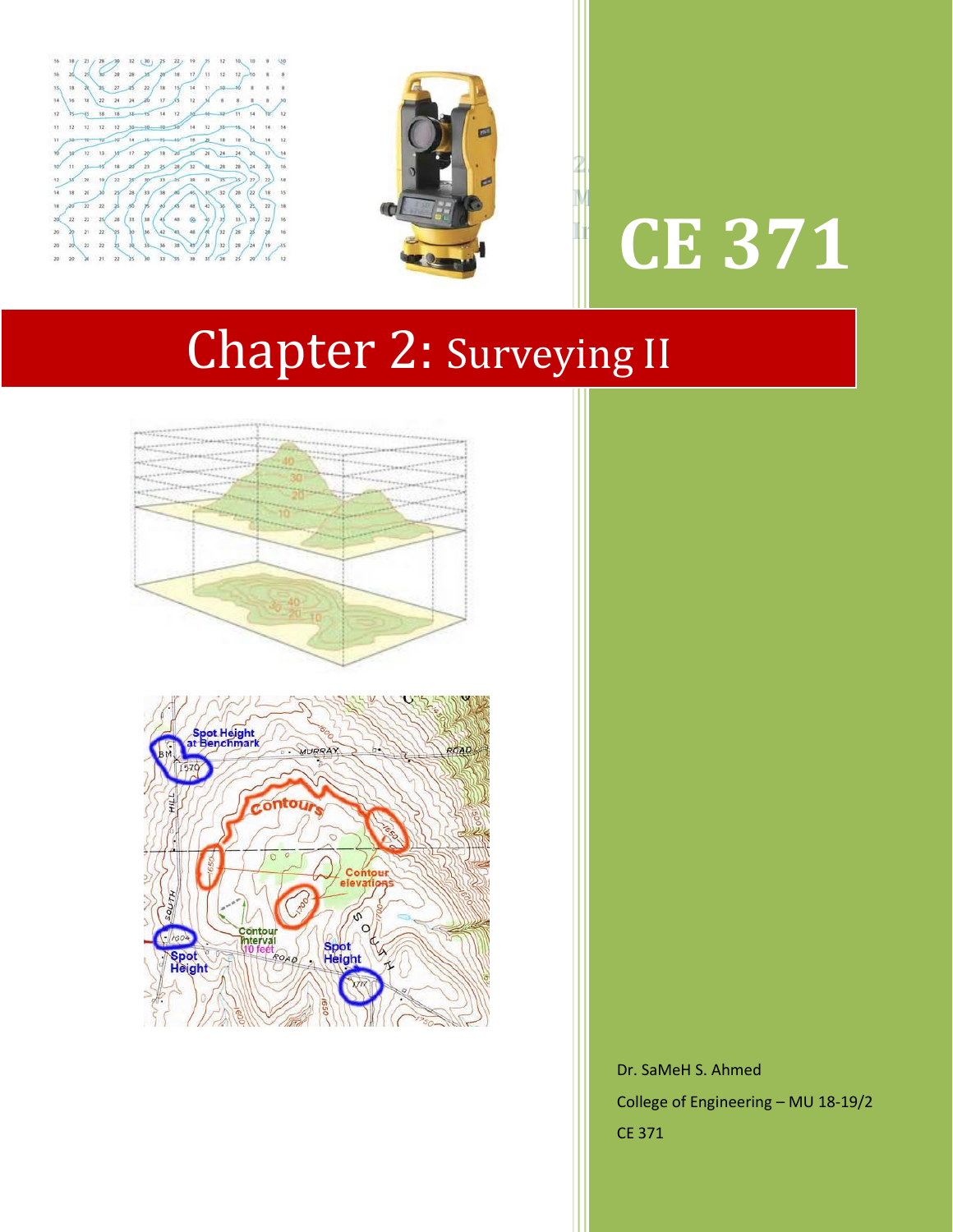# **Chapter 2 Tacheometry**

# **2.1 Introduction**

Tacheomety or (Stadia survey) is an indirect method of measuring horizontal distance and difference in elevation by using the telescope horizontal hairs and a level rod.

- Stadia is the term used in USA, however, in Europe this method is called "Tacheometry"
- Stadia readings can be taken with theodolites or levels having stadia hairs. These are the upper hair (u), middle hair (r), and lower hair (l). The upper and lower hairs are equidistance from the middle hair. Figure 2.1
- Stadia method is usually associated with topographic surveys where the accuracy is not very critical.



*Fig. 2.1: Stadia Surveys*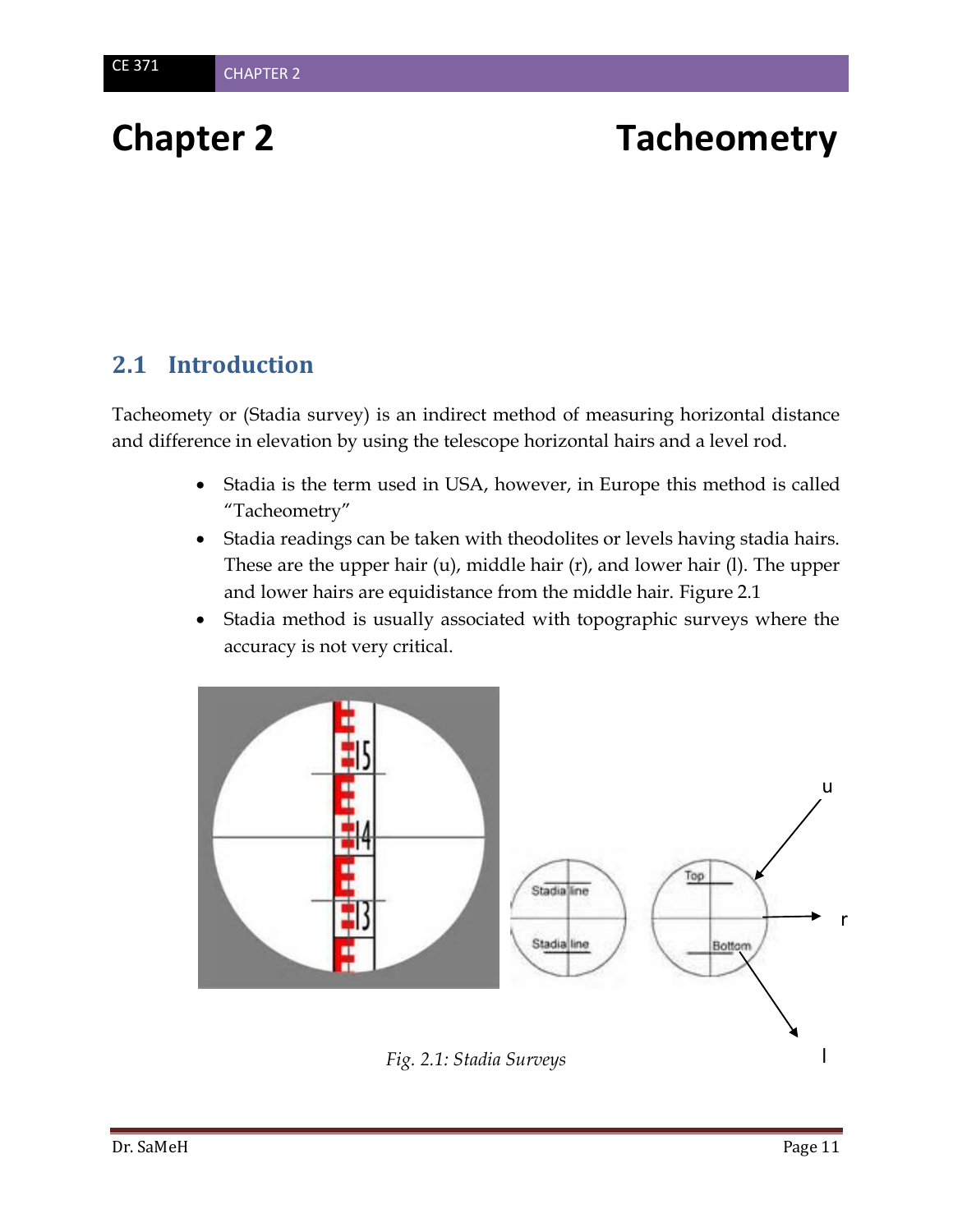## **2.2 Stadia Measurements for Horizontal Sights**

In stadia surveys, the following terms are used:

- **i** the spacing between stadia hairs which is a constant
- **R** the stadia interval  $(u-l)$  or rod intercept, where  $u$  is the upper hair reading and *l* is the lower hair reading.
- *f/i* The stadia interval factor *K* which is a constant equal to the focal length *f* divided by  $i$ .
- *c* the distance from the instrument centre to the objective lens centre.
- *d* the distance from the focal point of the object lens to the level rod.

From similarity of triangles:

$$
\frac{d}{f} = \frac{R}{i} \quad \text{or} \quad d = \left(\frac{f}{i}\right).R = KR
$$

Thus

$$
H = K R + e
$$

Because of signs of f and c the distance *e* becomes negligible, thus;

**Horizontal distance**  $H_{AB} = K R$  (horizontal telescope)

 $Elev_B = Elev_A + hi_A - (u+1)/2$  (horizontal telescope)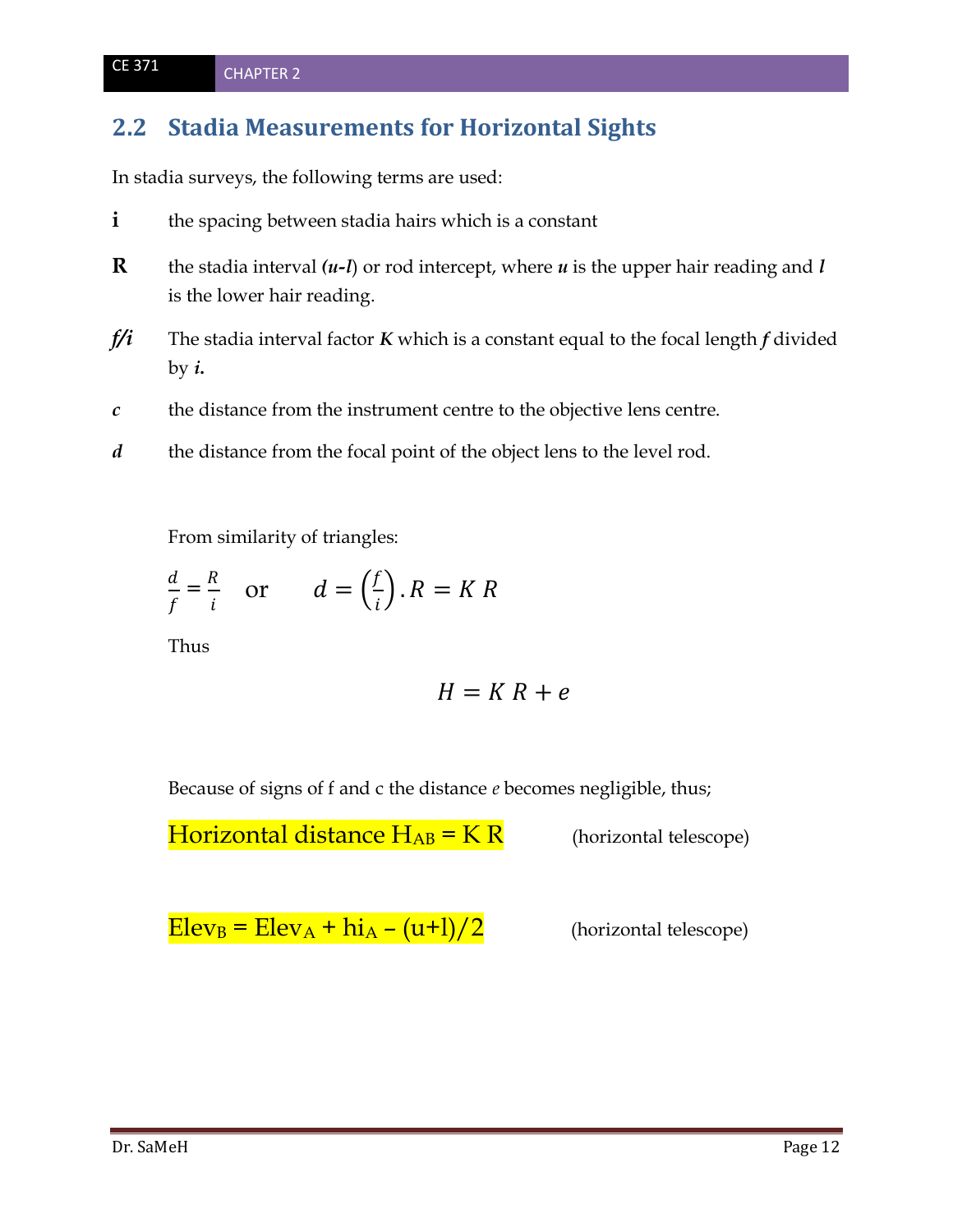### **Example 2.1:**

It is required to determine the horizontal distance between points *A* and *B* by stadia method. A theodolite at *A* is used to sight a level rod at *B* while the telescope is horizontal. The rod readings are  $u = 1.88$ m,  $l = 0.48$  m, If the stadia interval factor  $K =$ 100, what is the horizontal distance HAB? If elevation of point *A* is 10.0 m, *hi<sup>A</sup>* = 1.6 m, Compute elevation of *B*.

*Solution:*

Horizontal distance  $H_{AB}$  = K R Horizontal distance  $H_{AB} = K(u-1) = 100 (1.88-0.48) = 140 m$  $Elev_B = Elev_A + hi_A - (u+1)/2$  $= 10.0 + 1.6 - (1.88 + 0.48)/2 = 10.42$  m



*Fig. 2.2: Stadia measurements*

l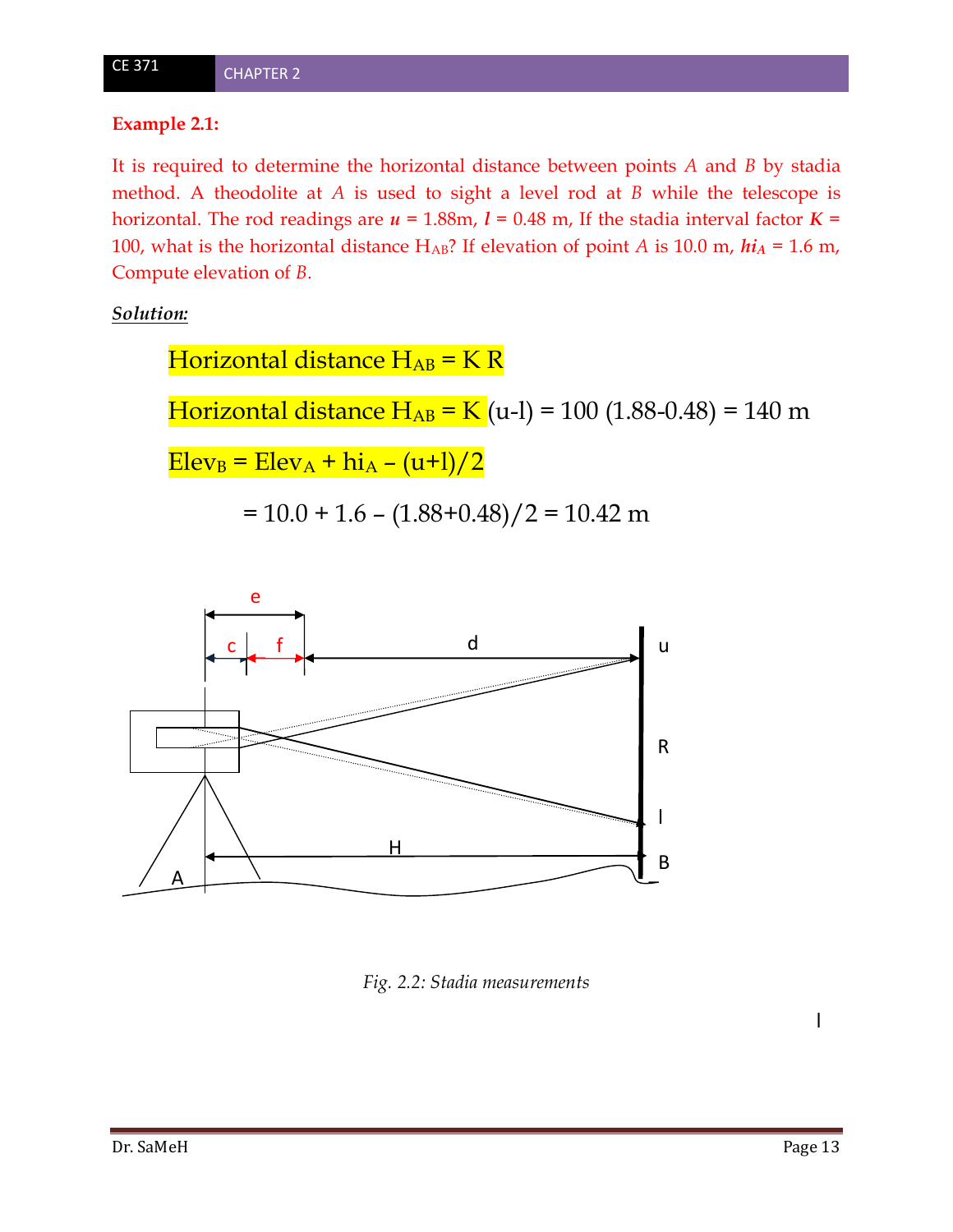# **2.3 Stadia Measurements for Inclined Sights**

Due to varying topography, most stadia readings are taken with inclined line of sight.

H = S cos (a) ………………………………………………… (1) V = S sin (a) …………………………………………………(2) • Slope distance *S* is found from **S** = K R' = K (u' – l') …………………………(3) But  $R'$  is related to  $R$  (stadia interval) by: R' = R cos (a) ……………………………………………….(4) From  $(4)$  into  $(3)$ 

Slope distance  $S = KR \cos(a) + e$  where  $e =$  additional constant

Using the above formula into (1) and (2), horizontal and vertical distances are:

Horizontal distance *HAB = K R cos<sup>2</sup> (a)* + *e. cos (a*) = **K R (***sin (z)***) 2**

Vertical distance  $V = KR \cos(a) \sin(a) = 0.5 KR \sin(2z)$  or

 *= H tan (a)*

Elevation of B is computed from:

 $Elev_B = Elev_A + hi_A + V - r$ 

If middle hair reading  $r =$  height of instrument  $hi$ , then:

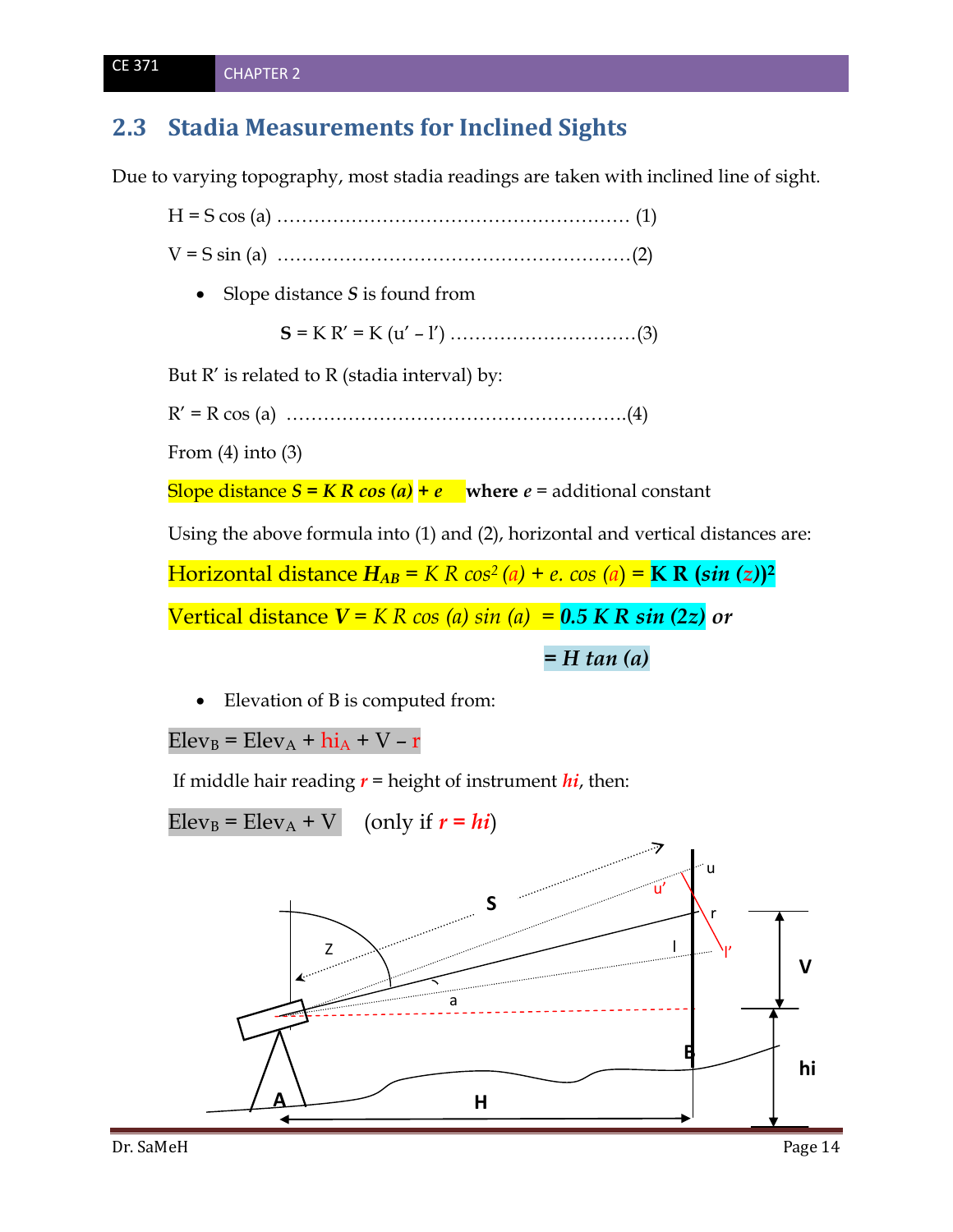#### **Example 2.2:**

A theodolite is used to determine the horizontal distance HAB and the elevation Elev<sub>B</sub> of point B. the following stadia readings were taken: Zenith angle  $z = 82^{\circ}$ ,  $u$  $= 1.92$ m,  $r = 1.12$  m,  $l = 0.32$ m. If  $K = 100$ , *Elev<sub>A</sub>* = 500 m, telescope height *hi*<sub>*A*</sub> = 1.60m, compute the horizontal distance *HAB* and Elevation of point B.

#### *Solution*

Stadia interval *R* = *u – l* = 1.92 – 0.32 = 1.60 m

Horizontal distance  $H_{AB} = K R (\sin{(z)})^2$ 

 **= 100 (1.60) (sin 82o) <sup>2</sup> = 156.90 m**

**Vertical distance** *V* **=** *0.5 K R sin (2z)* **= 0.5 (100) (1.60) sin (2 x 82o) = 22.05 m**

Elev<sub>B</sub> = Elev<sub>A</sub> + hi<sub>A</sub> + V – r = 500 + 1.60 + 22.05 – 1.12 = 522.53 m

### **2.4 Precision of Stadia Measurements**

- Stadia survey is not suitable for precise horizontal distance measurements or difference in elevations.
- Error ratio can be as low as 1/300 to 1/500 which makes it suitable for rough measurements such as in topographic surveys.
- For long distances, half the stadia interval R can be used to intercept the level rod.

#### **Example 2.3:**

A theodolite provided with stadia hairs is used to determine the horizontal distance  $H_{AB}$  and the elevation Elev<sub>B</sub> of point B. the following stadia readings were taken 2.74, 2.015, 1.29 m on a vertical rod. If the vertical angle is  $14^{\circ}$  18', find the horizontal distance *HAB* between the instrument and the rod. Find also the elevation of the point where the rod is positioned, if the elevation at the instrument station is 25.18 m. Known that  $K = 100$  and  $e = 41$  cm and  $hi = 1.5$  m.

#### *Solution*